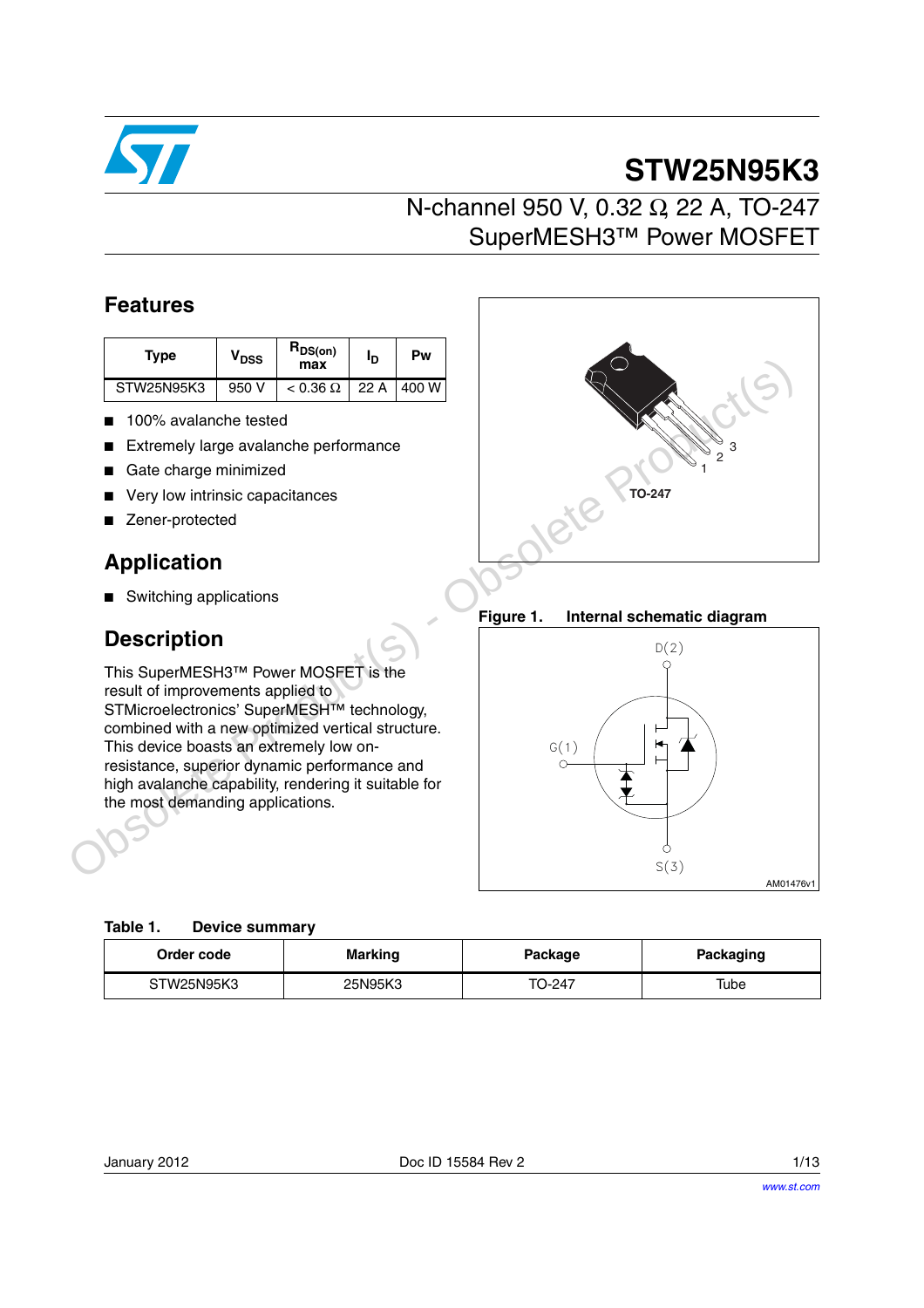### **Contents**

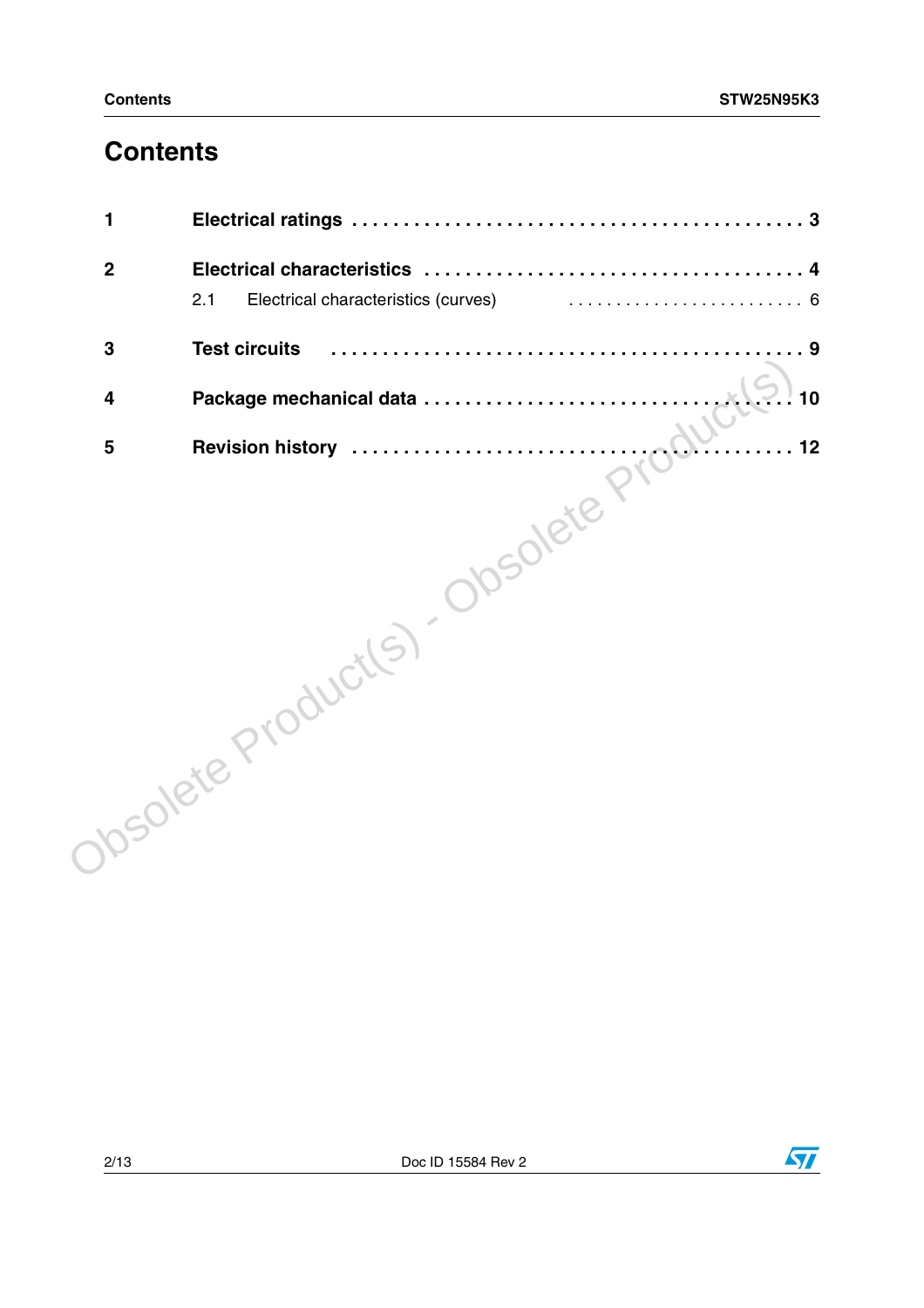## <span id="page-2-0"></span>**1 Electrical ratings**

| Table 2. | Absolute maximum ratings |  |
|----------|--------------------------|--|
|          |                          |  |

| Symbol                                | <b>Parameter</b>                                                                                      | <b>Value</b> | Unit           |
|---------------------------------------|-------------------------------------------------------------------------------------------------------|--------------|----------------|
| $V_{GS}$                              | Gate- source voltage                                                                                  | ± 30         | V              |
| I <sub>D</sub>                        | Drain current (continuous) at $T_C = 25$ °C                                                           | 22           | Α              |
| l <sub>D</sub>                        | Drain current (continuous) at $T_C = 100 °C$                                                          | 13.9         | A              |
| $I_{DM}$ <sup>(1)</sup>               | Drain current (pulsed)                                                                                | 88           | A              |
| $P_{TOT}$                             | Total dissipation at $T_C = 25 °C$                                                                    | 400          | W              |
| $I_{AR}$                              | Avalanche current, repetitive or not-repetitive<br>(pulse width limited by T <sub>J</sub> max)        | 28           | Α              |
| $E_{AS}$                              | Single pulse avalanche energy<br>(starting T <sub>J</sub> = 25 °C, $I_D = I_{AR}$ , $V_{DD} = 50 V$ ) | 450          | mJ             |
| $dv/dt^{(2)}$                         | Peak diode recovery voltage slope                                                                     | 5            | V/ns           |
| $V_{ESD(G-S)}$                        | G-S ESD (HBM C=100 pF; R=1.5 k $\Omega$ )                                                             | 6000         | V              |
|                                       |                                                                                                       |              |                |
| $T_{\rm J}$<br>$T_{\text{stg}}$<br>1. | Operating junction temperature<br>Storage temperature<br>Pulse width limited by safe operating area.  | -55 to 150   | $^{\circ}C$    |
| Table 3.                              | 2. $I_{SD} \le 22$ A, di/dt $\le 100$ A/µs, peak $V_{DS} \le V_{(BR)DSS}$<br><b>Thermal data</b>      |              |                |
| Symbol                                | <b>Parameter</b>                                                                                      | Value        | Unit           |
| R <sub>thj-case</sub>                 | Thermal resistance junction-case max                                                                  | 0.31         | $^{\circ}$ C/W |
| $R_{thj-amb}$                         | Thermal resistance junction-ambient max                                                               | 50           | $^{\circ}$ C/W |

**Table 3. Thermal data**

| <b>Symbol</b>         | <b>Parameter</b>                               | Value | Unit          |
|-----------------------|------------------------------------------------|-------|---------------|
| $R_{\text{thi-case}}$ | Thermal resistance junction-case max           | 0.31  | $\degree$ C/W |
| $R_{\text{thi-amb}}$  | Thermal resistance junction-ambient max        | 50    | $\degree$ C/W |
|                       | Maximum lead temperature for soldering purpose | 300   | $\degree$ C/W |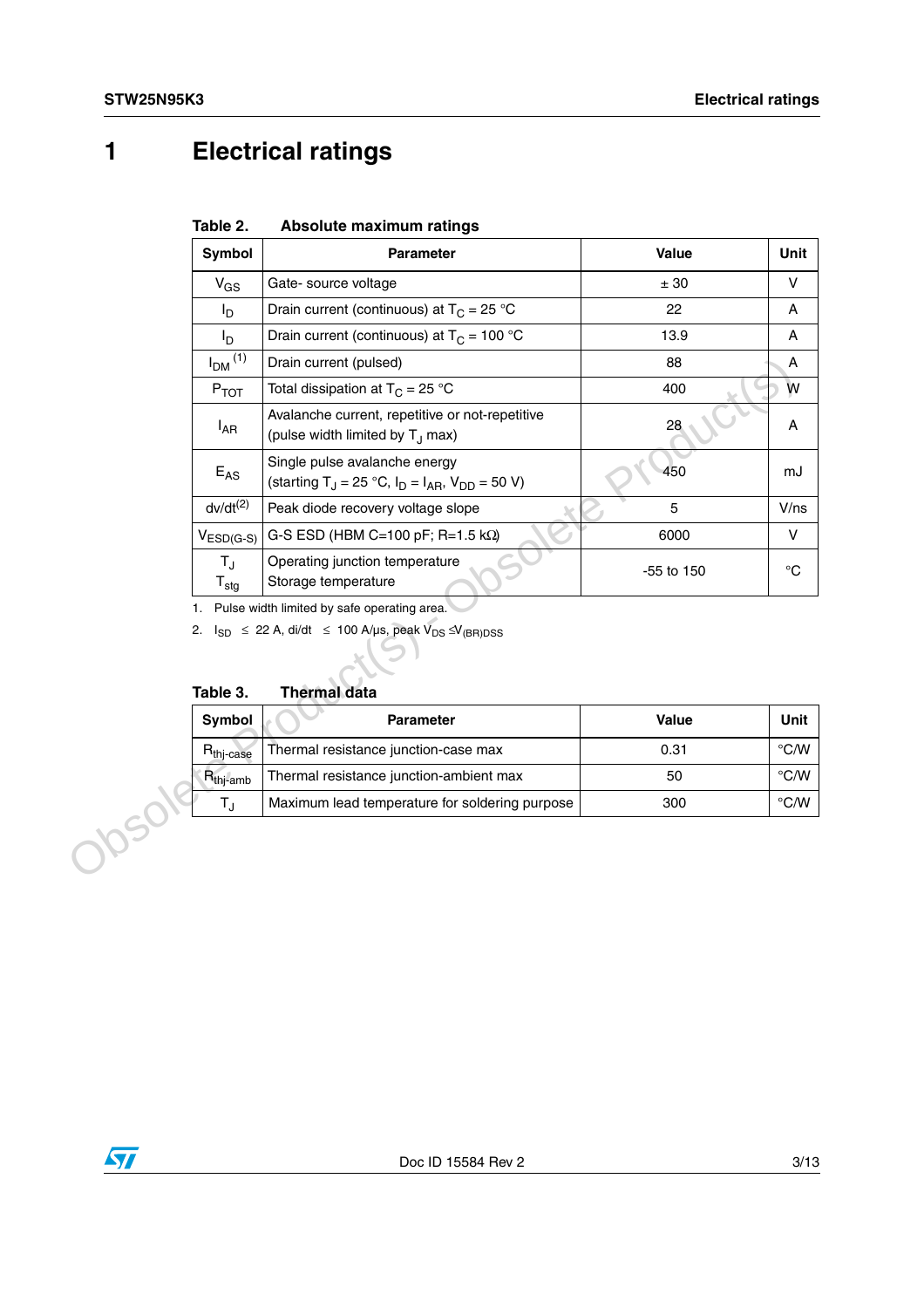### <span id="page-3-0"></span>**2 Electrical characteristics**

 $(T_{\text{case}} = 25^{\circ} \text{C}$  unless otherwise specified).

| Symbol                  | <b>Parameter</b>                                    | <b>Test conditions</b>                                                 | Min. | Typ.           | Max. | Unit     |
|-------------------------|-----------------------------------------------------|------------------------------------------------------------------------|------|----------------|------|----------|
| $V_{(BR)DSS}$           | Drain-source<br>breakdown voltage                   | $I_D = 1$ mA, $V_{GS} = 0$                                             | 950  |                |      | v        |
| <b>I</b> <sub>DSS</sub> | Zero gate voltage<br>drain current ( $V_{GS} = 0$ ) | $V_{DS}$ = Max rating<br>$V_{DS}$ = Max rating, T <sub>C</sub> =125 °C |      |                | 50   | μA<br>μA |
| l <sub>GSS</sub>        | Gate-body leakage<br>current ( $V_{DS} = 0$ )       | $V_{GS} = \pm 20 V$                                                    |      |                | 10   | μA       |
| $V_{GS(th)}$            | Gate threshold voltage                              | $V_{DS} = V_{GS}$ , $I_D = 150 \mu A$                                  | 3    | $\overline{4}$ | 5    | $\vee$   |
| $R_{DS(on)}$            | Static drain-source on<br>resistance                | $V_{GS}$ = 10 V, $I_D$ = 11 A                                          |      | 0.32           | 0.36 | Ω        |

### **Table 4. On /off states**

#### **Table 5. Dynamic**

| $I_{DSS}$                                       | Zero gate voltage<br>drain current ( $V_{GS} = 0$ )                        | $V_{DS}$ = Max rating<br>$V_{DS}$ = Max rating, T <sub>C</sub> =125 °C |                          |                               | 1<br>50        | μΑ<br>$\mu$ A  |
|-------------------------------------------------|----------------------------------------------------------------------------|------------------------------------------------------------------------|--------------------------|-------------------------------|----------------|----------------|
| l <sub>GSS</sub>                                | Gate-body leakage<br>current ( $V_{DS} = 0$ )                              | $V_{GS} = \pm 20 V$                                                    |                          |                               | 10             | μA             |
| $V_{GS(th)}$                                    | Gate threshold voltage                                                     | $V_{DS} = V_{GS}$ , $I_D = 150 \mu A$                                  | $\mathbf{3}$             | $\overline{4}$                | 5              | $\mathsf{V}$   |
| $R_{DS(on)}$                                    | Static drain-source on<br>resistance                                       | $V_{GS}$ = 10 V, $I_D$ = 11 A                                          |                          | 0.32                          | 0.36           | Ω              |
| Table 5.                                        | <b>Dynamic</b>                                                             |                                                                        |                          |                               |                |                |
| Symbol                                          | <b>Parameter</b>                                                           | <b>Test conditions</b>                                                 | Min.                     | Typ.                          | Max.           | Unit           |
| $g_{\mathsf{fs}}^{\phantom{\mathsf{fs}}}$ (1)   | Forward<br>transconductance                                                | $\bar{V}_{DS}$ = 15 V, I <sub>D</sub> = 11 A                           |                          | 22                            |                | S              |
| $C_{\text{iss}}$<br>$C_{\rm{oss}}$<br>$C_{rss}$ | Input capacitance<br>Output capacitance<br>Reverse transfer<br>capacitance | $V_{DS}$ = 100 V, f = 1 MHz,<br>$V_{GS} = 0$                           |                          | 3680<br>246<br>$\overline{c}$ |                | pF<br>pF<br>pF |
| $C_{o(tr)}^{(2)}$                               | Equivalent<br>capacitance time<br>related                                  | $V_{DS} = 0$ to 760 V, $V_{GS} = 0$                                    |                          | 198                           |                | pF             |
| $C_{o(er)}^{(3)}$                               | Equivalent<br>capacitance energy<br>related                                | $V_{DS} = 0$ to 760 V, $V_{GS} = 0$                                    |                          | 278                           |                | pF             |
| R <sub>g</sub>                                  | Gate input resistance                                                      | f=1 MHz open drain                                                     | $\overline{\phantom{a}}$ | 3                             | $\blacksquare$ | Ω              |
| $Q_{q}$                                         | Total gate charge                                                          | $V_{DD}$ = 760 V, $I_D$ = 22 A,                                        |                          | 105                           |                | nC             |
| $Q_{gs}$<br>$Q_{gd}$                            | Gate-source charge<br>Gate-drain charge                                    | $V_{GS}$ = 10 V<br>(see Figure 16)                                     |                          | 23<br>57                      |                | nC<br>nC       |

1. Pulsed: Pulse duration =  $300 \,\mu s$ , duty cycle  $1.5\%$ 

2.  $C_{\rm 0ss\,eq}$  time related is defined as a constant equivalent capacitance giving the same charging time as  $C_{\rm 0ss}$  when  $V_{\rm DS}$  increases from 0 to 80%  $V_{\rm DSS}$ 

3. C<sub>oss eq.</sub> energy related is defined as a constant equivalent capacitance giving the same stored energy as  $\overline{C_{\rm oss}}$  when  $\overline{V_{\rm DS}}$  increases from 0 to 80%  $\overline{V_{\rm DSS}}$ 

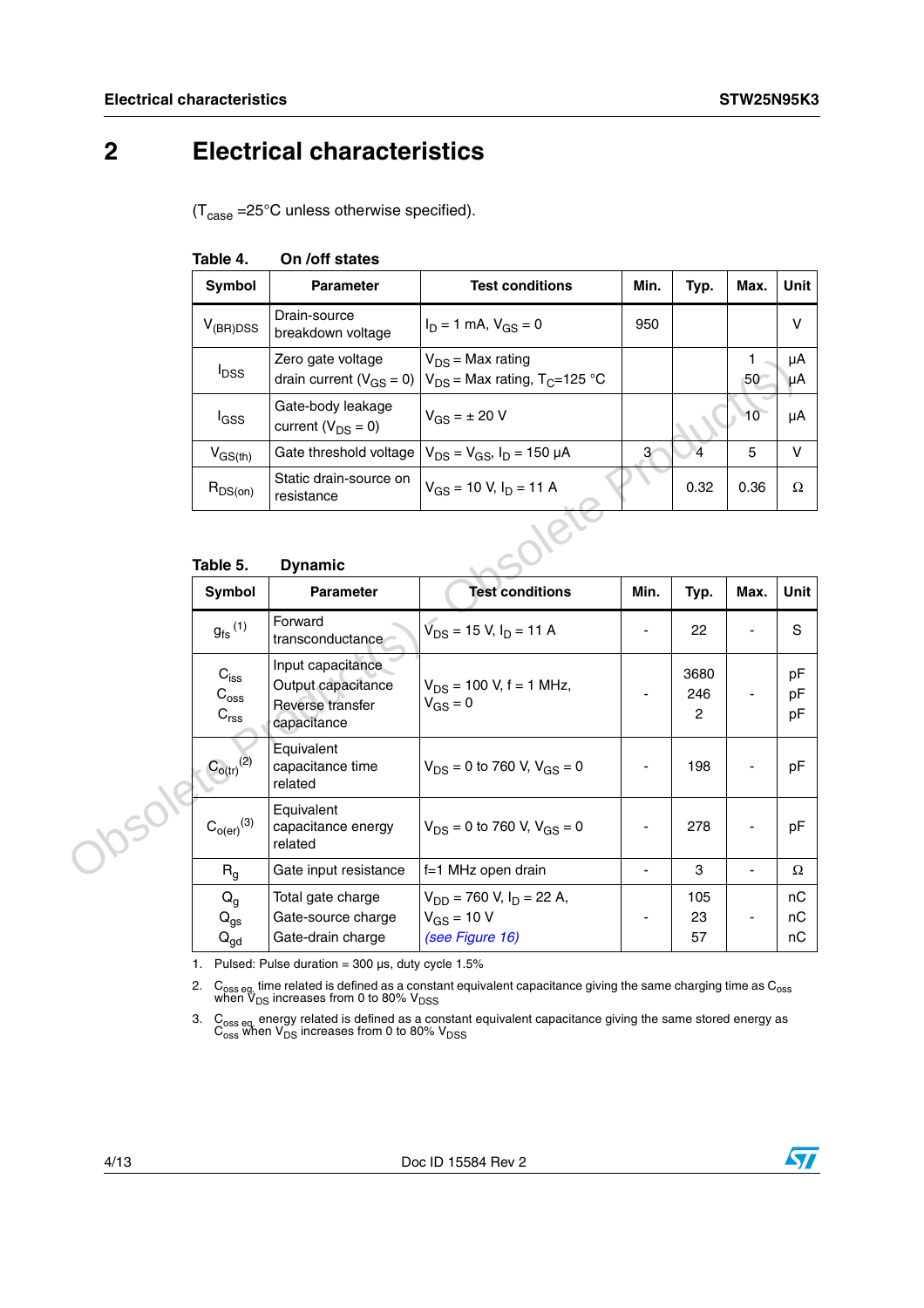| Symbol                                         | <b>Parameter</b>                                                    | <b>Test conditions</b>                                                                              | Min. | Typ.                 | Max | <b>Unit</b>          |
|------------------------------------------------|---------------------------------------------------------------------|-----------------------------------------------------------------------------------------------------|------|----------------------|-----|----------------------|
| $I_{d(on)}$<br>t,<br>I <sub>d(off)</sub><br>t. | Turn-on delay time<br>Rise time<br>Turn-off-delay time<br>Fall time | $V_{DD}$ = 475 V, I <sub>D</sub> = 11 A,<br>$R_G = 4.7 \Omega$ , $V_{GS} = 10 V$<br>(see Figure 15) |      | 39<br>29<br>97<br>59 | ۰   | ns<br>ns<br>ns<br>ns |

**Table 6. Switching times**

### **Table 7. Source drain diode**

| Symbol                  | <b>Parameter</b>                                             | <b>Test conditions</b>                      | Min. | Typ. | <b>Max</b> | <b>Unit</b> |
|-------------------------|--------------------------------------------------------------|---------------------------------------------|------|------|------------|-------------|
| <sup>I</sup> sp         | Source-drain current                                         |                                             |      |      | 22         | Α           |
|                         | Source-drain current (pulsed)                                |                                             |      |      | 88         | A           |
| $V_{SD}$ <sup>(2)</sup> | Forward on voltage                                           | $I_{SD}$ = 22 A, $V_{GS}$ = 0               |      |      | 1.6        | $\vee$      |
| $t_{rr}$                | Reverse recovery time                                        | $I_{SD}$ = 22 A, di/dt = 100 A/µs           |      | 671  |            | ns          |
| $Q_{rr}$                | Reverse recovery charge                                      | $V_{DD}$ = 60 V, T <sub>J</sub> = 25 °C     |      | 17   |            | μC          |
| <b>I</b> RRM            | Reverse recovery current                                     | (see Figure 17)                             |      | 50   |            | A           |
| $t_{rr}$                | Reverse recovery time                                        | $I_{SD} = 22$ A, di/dt = 100 A/µs           |      | 803  |            | ns          |
| $Q_{rr}$                | Reverse recovery charge                                      | $V_{DD}$ = 60 V T <sub>J</sub> = 150 °C     |      | 21   |            | μC          |
| <b>IRRM</b>             | Reverse recovery current                                     | (see Figure 17)                             |      | 52   |            | A           |
|                         | 2. Pulsed: pulse duration = $300 \mu s$ , duty cycle $1.5\%$ |                                             |      |      |            |             |
| Table 8.                | <b>Gate-source Zener diode</b>                               |                                             |      |      |            |             |
| Symbol                  | <b>Parameter</b>                                             | <b>Test conditions</b>                      | Min. | Typ. | Max.       | Unit        |
| $BV_{GSO}$              | Gate-source breakdown<br>voltage                             | $lgs = \pm 1$ mA (open drain)               | 30   |      |            | V           |
|                         | $I_{SDM}$ <sup>(1)</sup><br>1.                               | Pulse width limited by safe operating area. |      |      |            |             |

| Table 8. | Gate-source Zener diode |  |
|----------|-------------------------|--|
|          |                         |  |

| Symbol     | <b>Parameter</b>                 | <b>Test conditions</b>        | Min. | Typ. | Max. | <b>Unit</b> |
|------------|----------------------------------|-------------------------------|------|------|------|-------------|
| $BV_{GSO}$ | Gate-source breakdown<br>voltage | $lgs = \pm 1$ mA (open drain) | 30   | -    | -    |             |

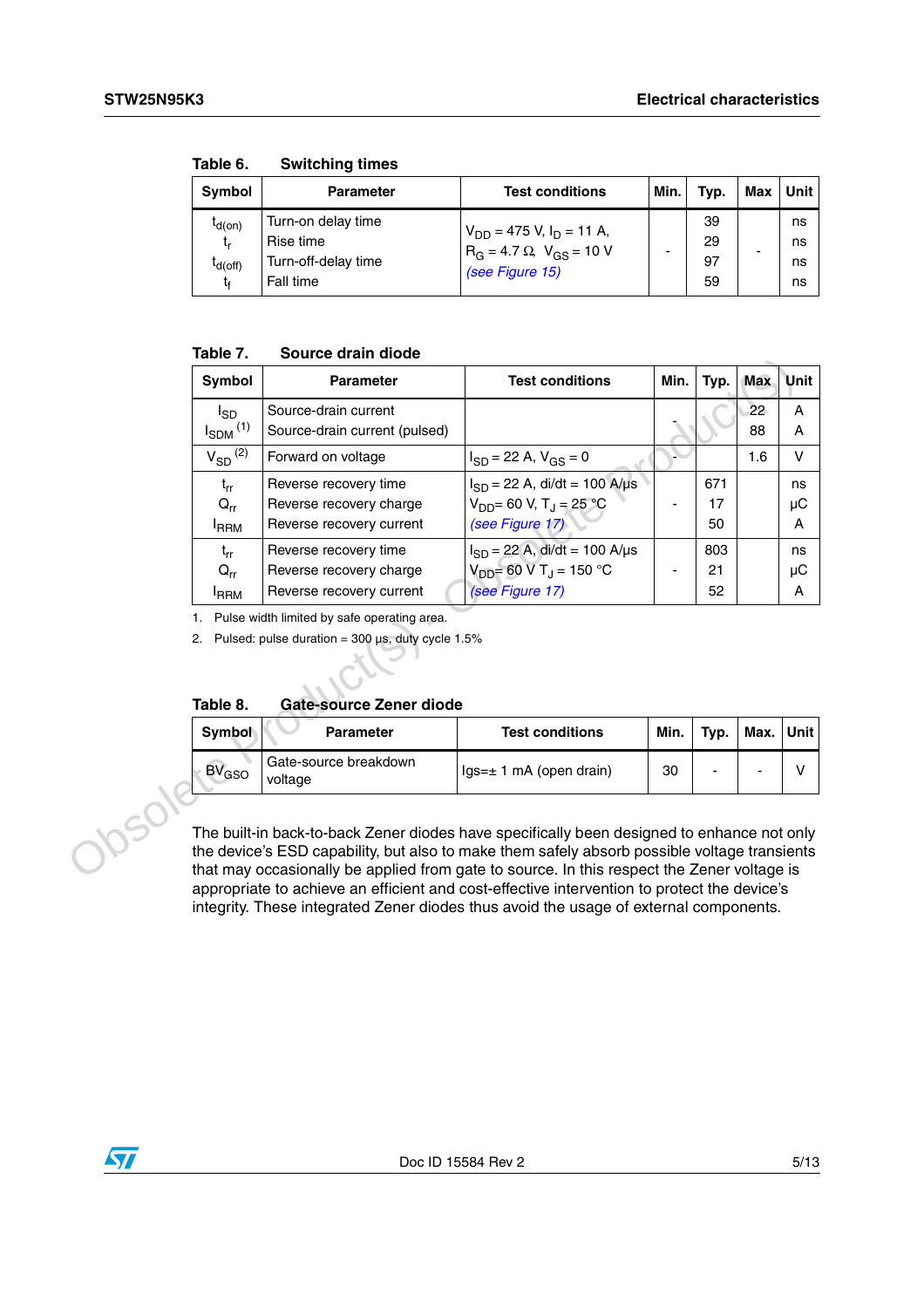### <span id="page-5-0"></span>**2.1 Electrical characteristics (curves)**



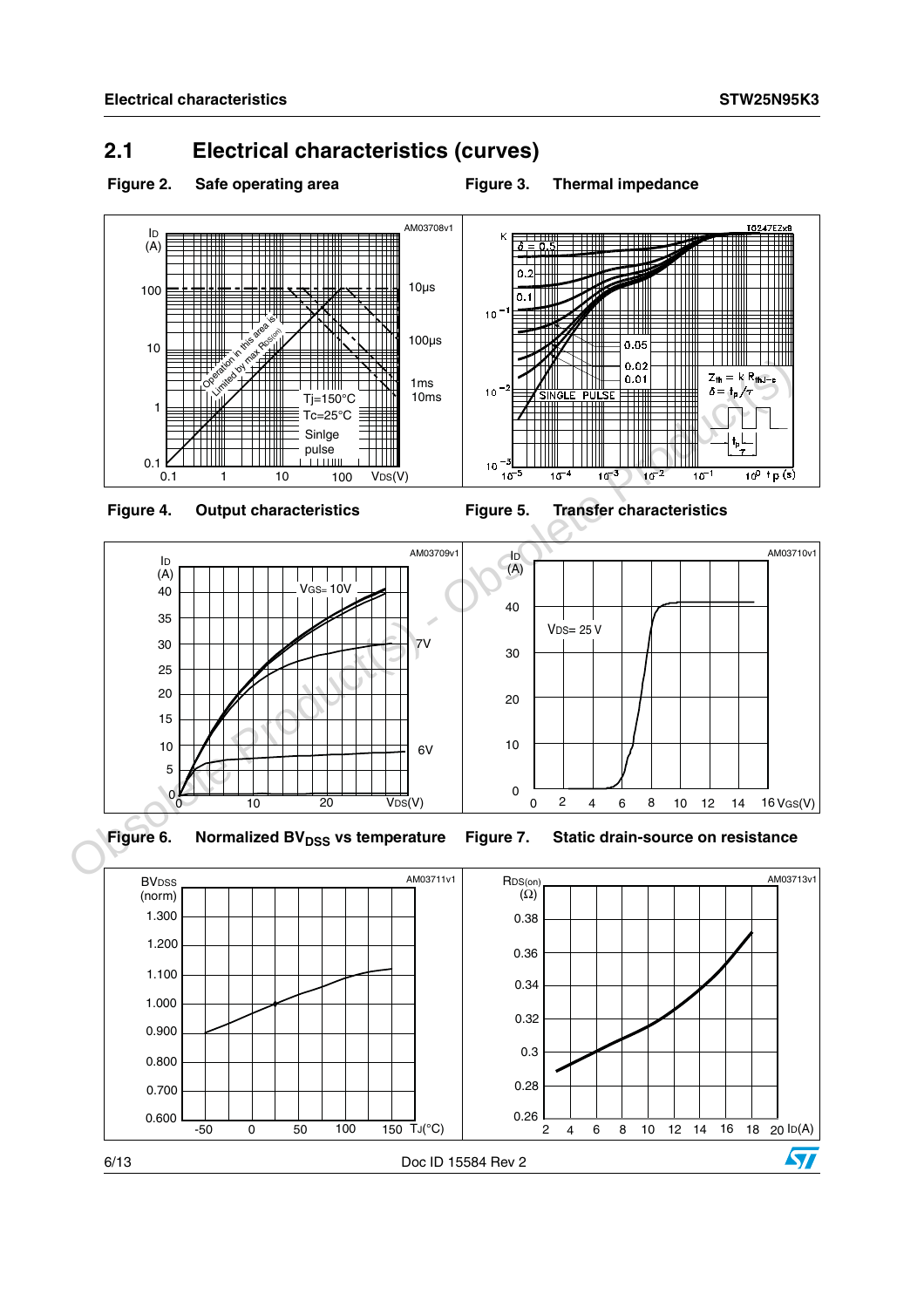### **Figure 8. Output capacitance stored energy Figure 9. Capacitance variations**



**Figure 10. Gate charge vs gate-source voltage Figure 11. Normalized on resistance vs** 





**Figure 12. Normalized gate threshold voltage** 







 $\overline{\mathbf{S}}$ 

Doc ID 15584 Rev 2 7/13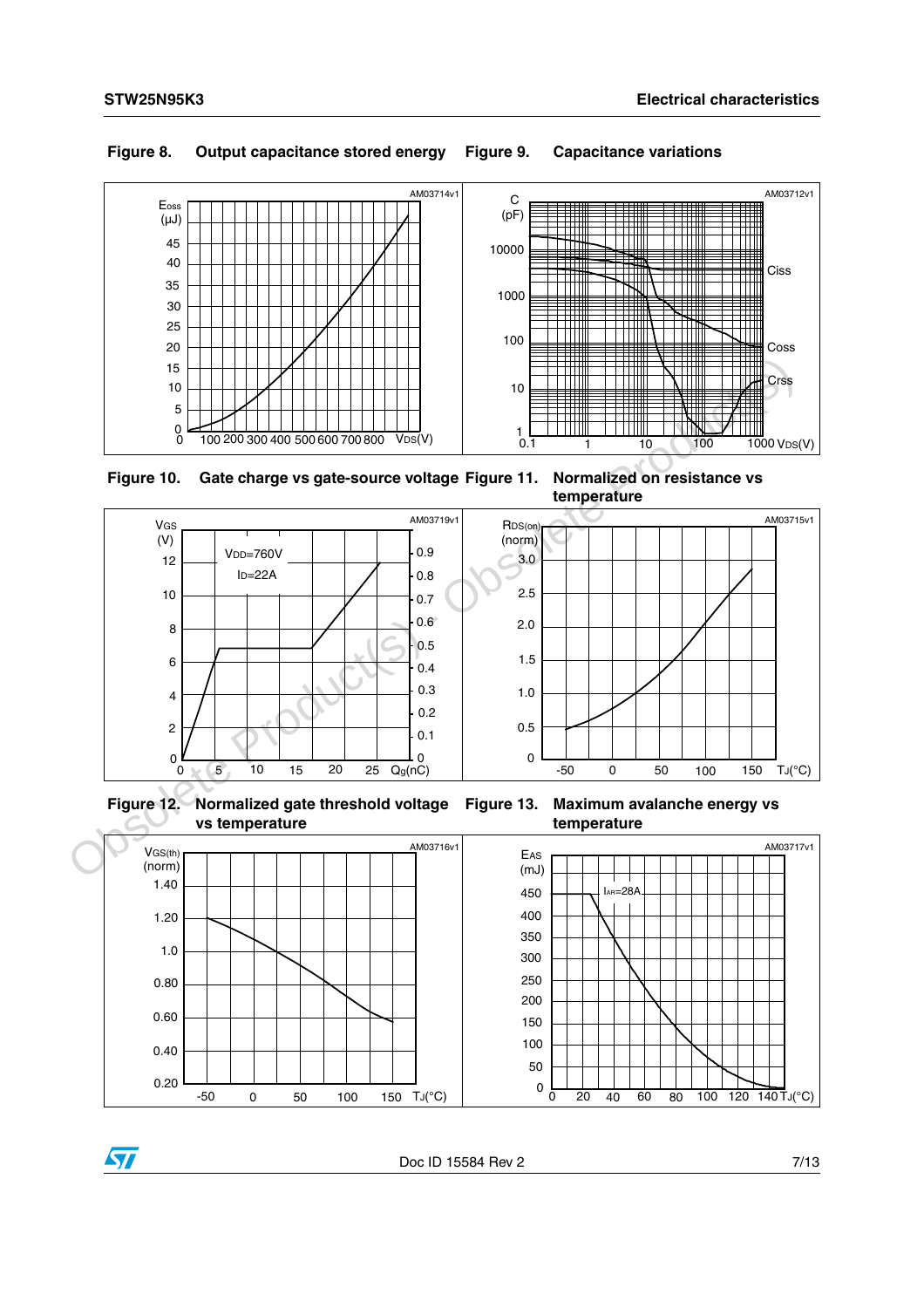| AM03718v1<br><b>V<sub>SD</sub></b>                |
|---------------------------------------------------|
| (V)                                               |
| 1.0<br>$-50^{\circ}$ C                            |
| 0.90<br>$25^{\circ}$ C                            |
| 0.80                                              |
| 150°C                                             |
| 0.70<br>Obsolete Product(s) - Obsolete Product(s) |
|                                                   |
|                                                   |
|                                                   |
|                                                   |
|                                                   |
|                                                   |
|                                                   |
|                                                   |
|                                                   |
|                                                   |
|                                                   |
|                                                   |
|                                                   |
|                                                   |
|                                                   |
|                                                   |
|                                                   |
|                                                   |
|                                                   |
|                                                   |
|                                                   |
|                                                   |
|                                                   |
|                                                   |
|                                                   |
|                                                   |

#### **Figure 14. Source-drain diode forward characteristics**

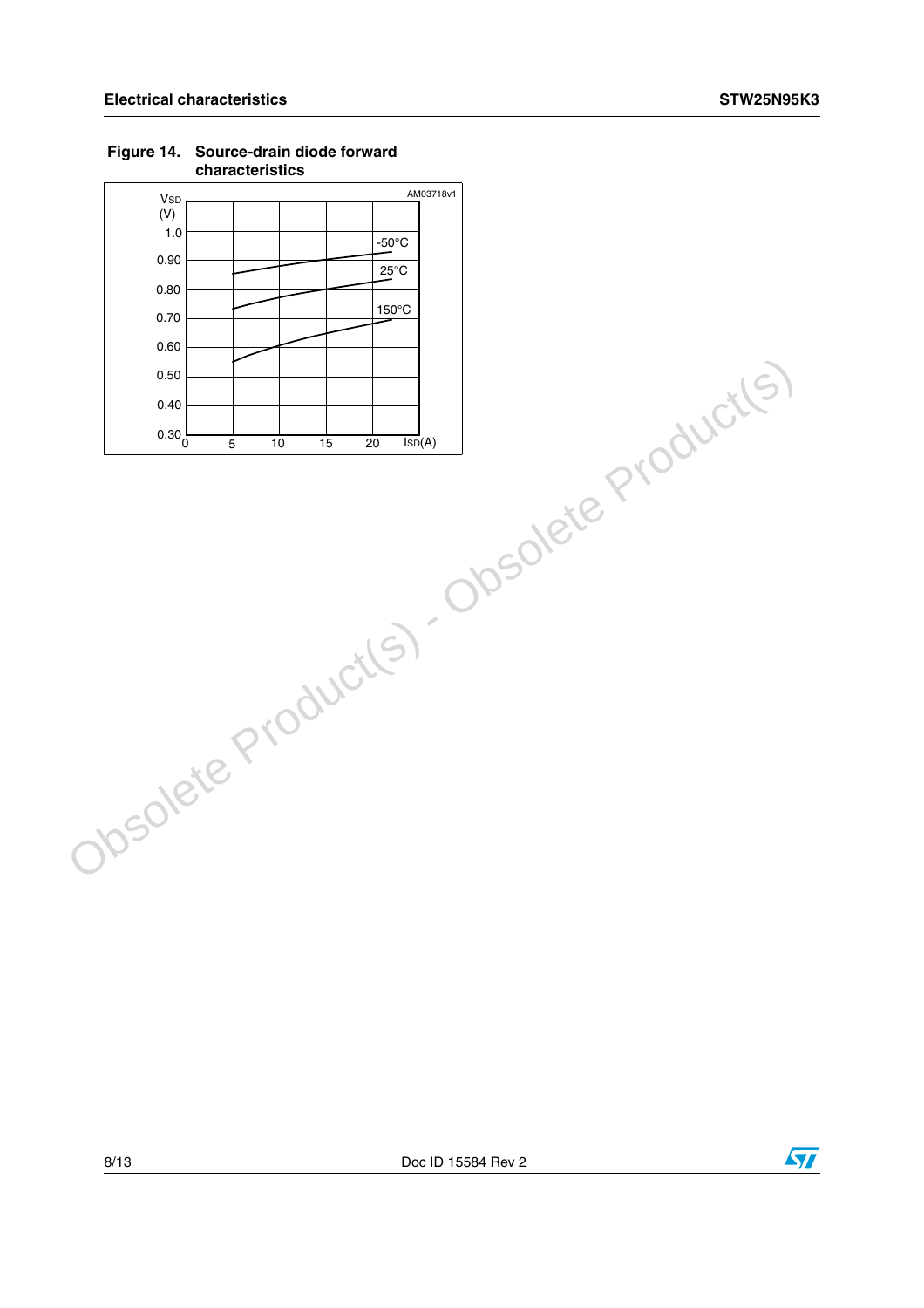### <span id="page-8-0"></span>**3 Test circuits**

<span id="page-8-2"></span>**Figure 15. Switching times test circuit for resistive load**



<span id="page-8-3"></span>







<span id="page-8-1"></span>**Figure 16. Gate charge test circuit**

**Figure 18. Unclamped inductive load test circuit**







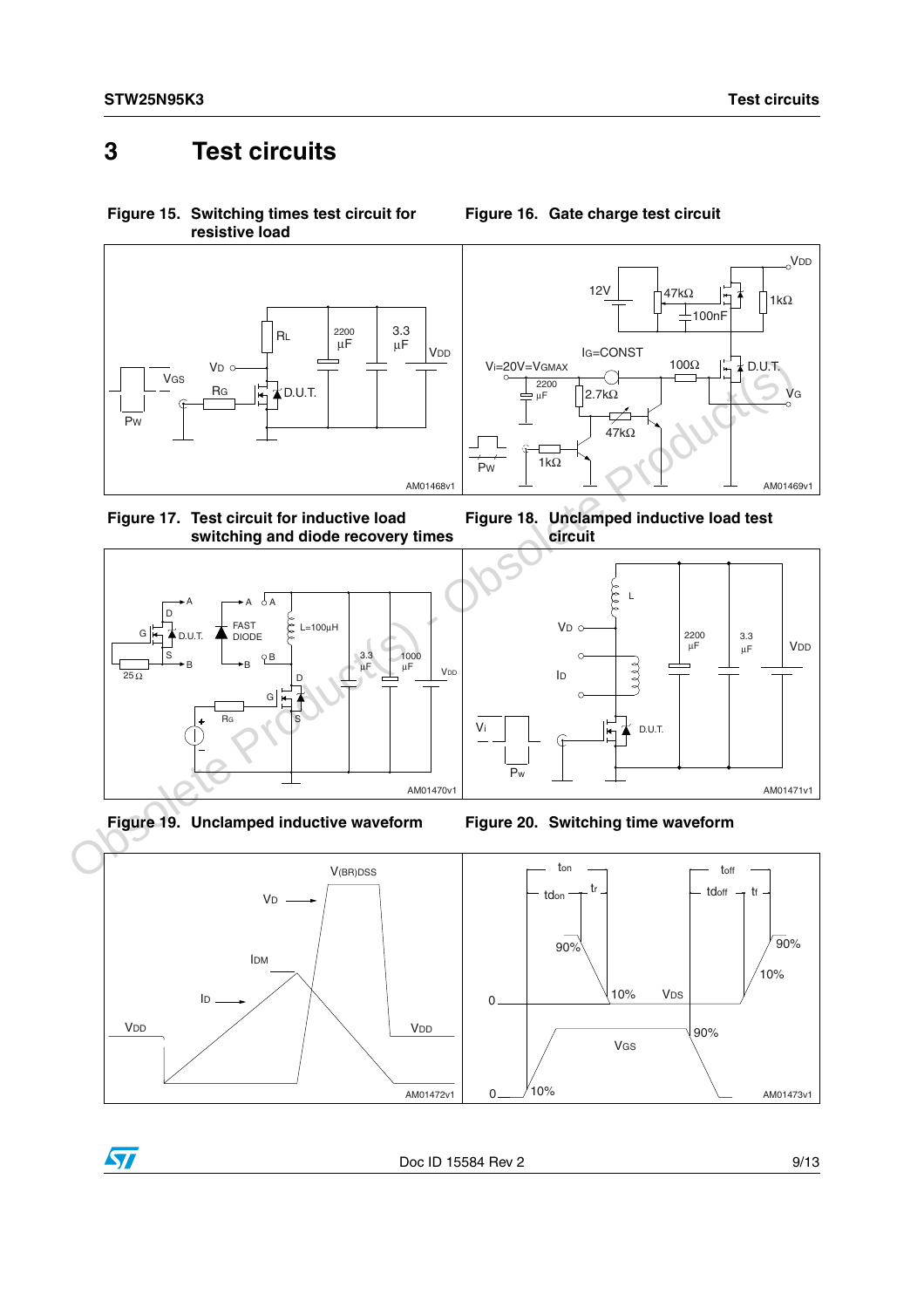## <span id="page-9-0"></span>**4 Package mechanical data**

In order to meet environmental requirements, ST offers these devices in different grades of ECOPACK® packages, depending on their level of environmental compliance. ECOPACK® specifications, grade definitions and product status are available at: www.st.com. ECOPACK is an ST trademark.

|         | Dim.                                 |         | mm.   |           |
|---------|--------------------------------------|---------|-------|-----------|
|         |                                      | Min.    | Typ.  | Max.      |
|         | $\boldsymbol{\mathsf{A}}$            | 4.85    |       | 5.15      |
|         | A1                                   | 2.20    |       | 2.60<br>╲ |
|         | $\sf b$                              | $1.0$   |       | 1.40      |
|         | b1                                   | 2.0     |       | 2.40      |
|         | b <sub>2</sub>                       | $3.0\,$ |       | 3.40      |
|         | $\mathbf c$                          | 0.40    |       | 0.80      |
|         | $\mathsf D$                          | 19.85   |       | 20.15     |
|         | $\mathsf E$                          | 15.45   |       | 15.75     |
|         | $\mathsf{e}% _{t}\left( t\right)$    | 5.30    | 5.45  | 5.60      |
|         | L                                    | 14,20   |       | 14.80     |
|         | L1                                   | 3.70    |       | 4.30      |
|         | L2                                   |         | 18.50 |           |
|         | $\oslash\!\operatorname{\mathsf{P}}$ | 3.55    |       | 3.65      |
|         | $\oslash$ R                          | 4.50    |       | 5.50      |
|         | $\mathbf{s}$                         | 5.30    | 5.50  | 5.70      |
| Obsolet |                                      |         |       |           |

**Table 9. TO-247 mechanical data**

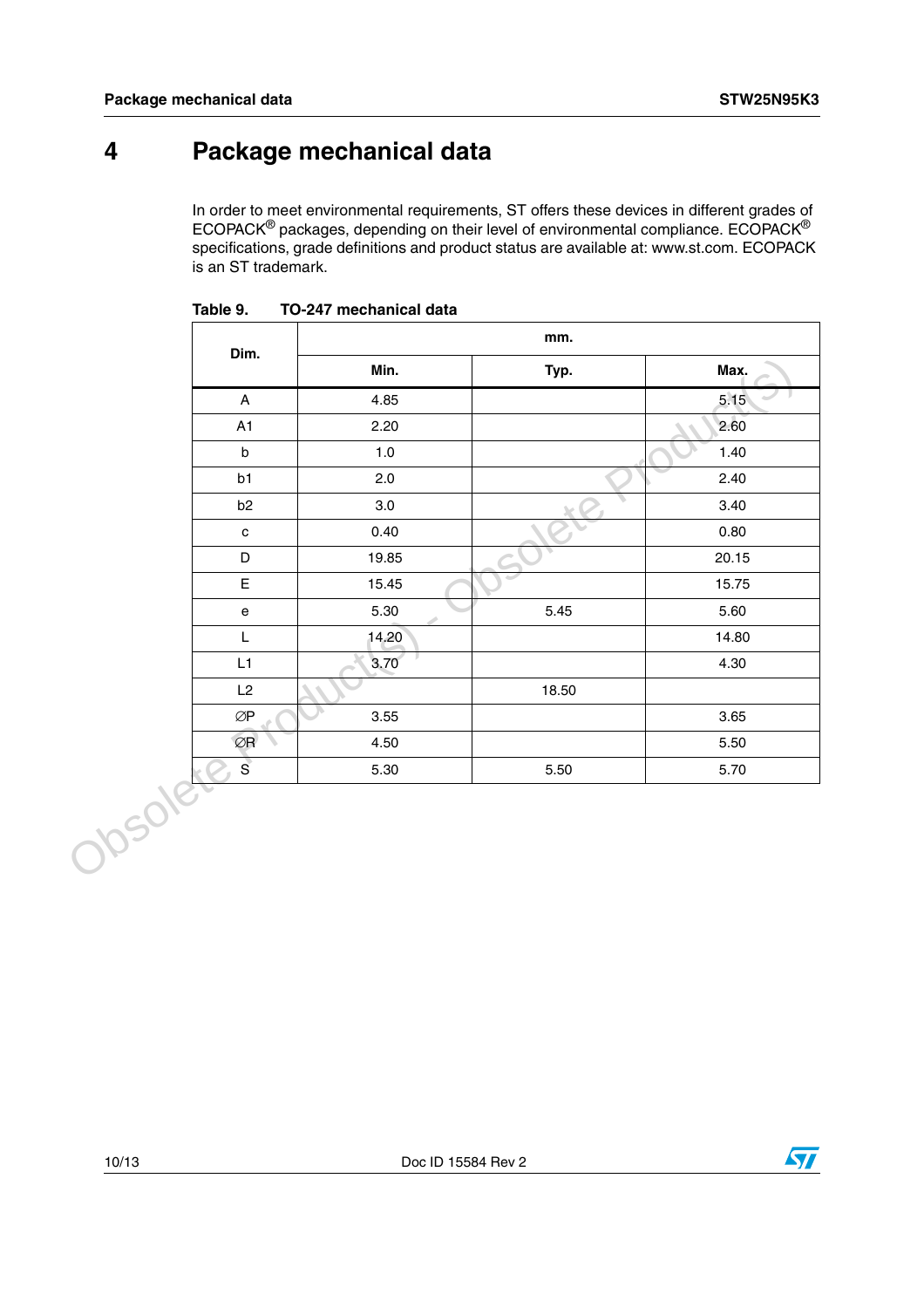



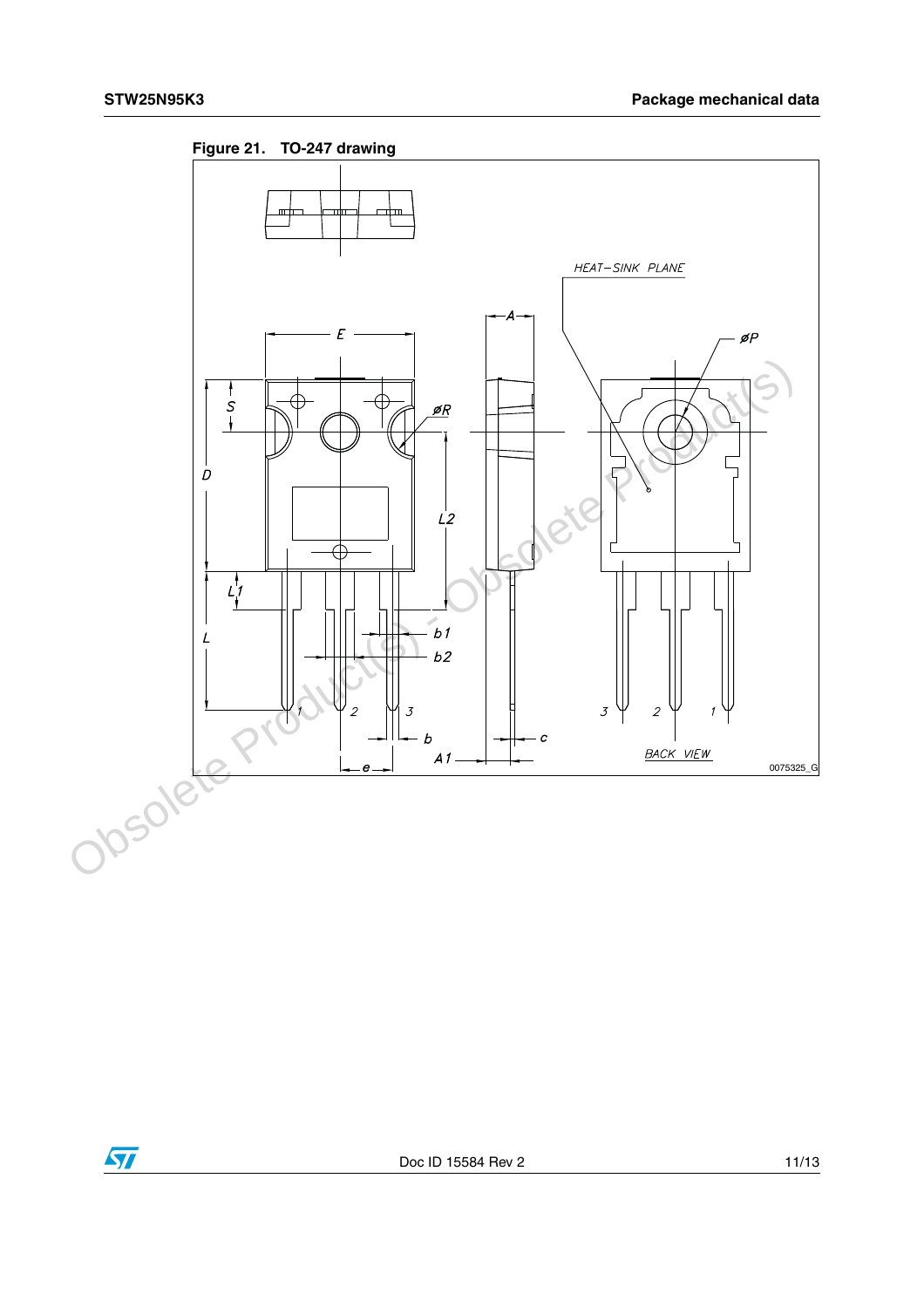## <span id="page-11-0"></span>**5 Revision history**

#### Table 10. **Document revision history**

| Date        | <b>Revision</b> | <b>Changes</b>                                                                                              |
|-------------|-----------------|-------------------------------------------------------------------------------------------------------------|
| 27-Apr-2009 |                 | First release.                                                                                              |
| 09-Jan-2012 | 2               | Document status promoted from preliminary data to datasheet.<br>Updated Section 4: Package mechanical data. |

Obsolete Product(s) - Obsolete Product(s)